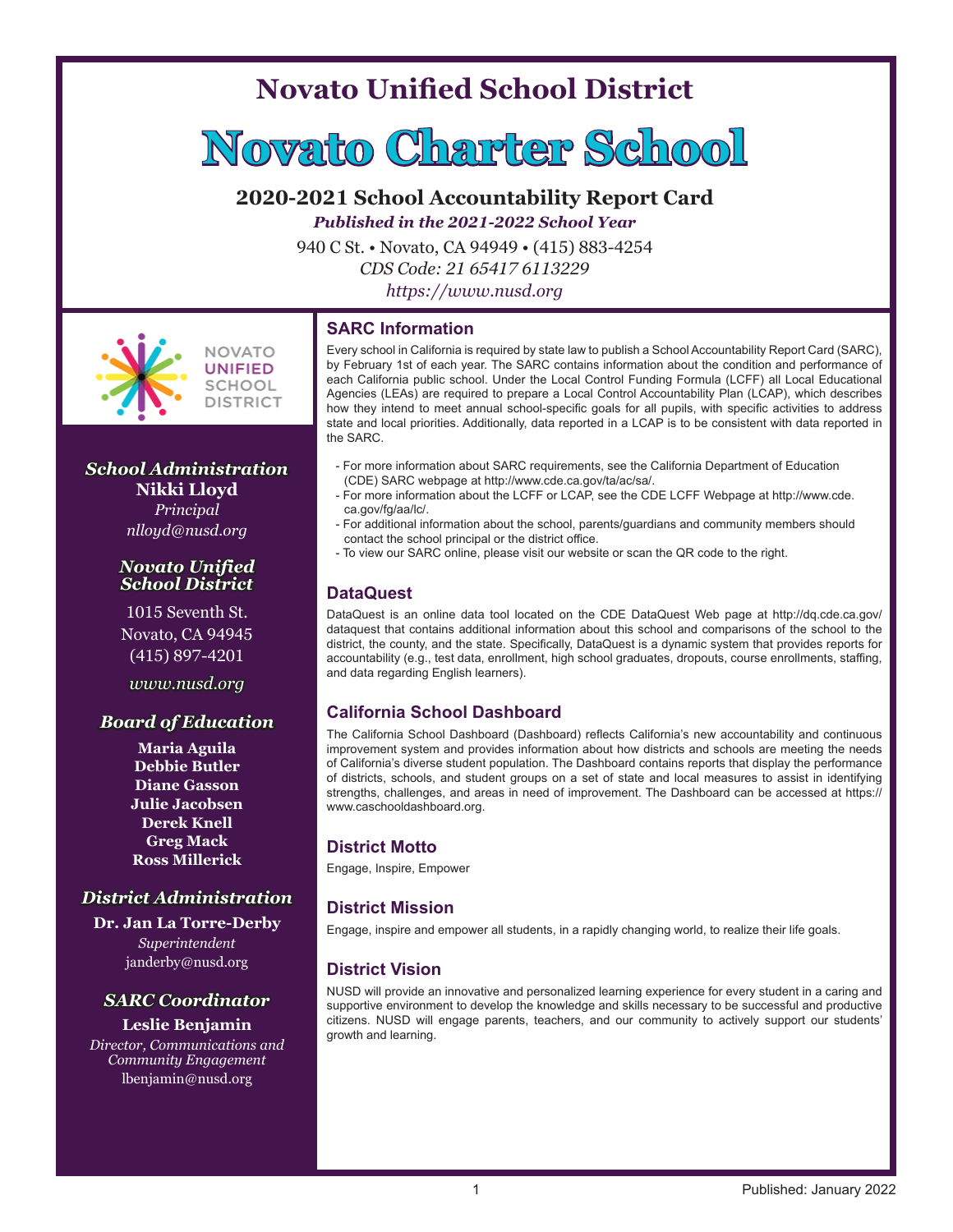#### **School Mission**

We believe our students will positively impact the world. Our Mission is to guide students to discover their individual gifts, build connections with others, and foster a love of learning.

## **School Vision**

The Novato Charter School uses a curriculum guided by the Core Principles for the Alliance of Public Waldorf Education which is committed to the healthy growth and development of the whole child. Through our approach our teachers nurture the imagination in the early years, building a foundation for abstract thinking, gradually and appropriately challenging the intellect throughout the grades. This philosophy places equal emphasis on a solid academic program, artistic expression, social development and attention to the inner life and natural rhythms of the child. Our School is committed to creating a healthy community which reflects and supports our common values. We believe that children develop social responsibility and feel a greater sense of significance in a small, supportive environment which promotes close long-term relationships with classmates and teachers. In an atmosphere of respectful clear communication, cooperation and parent participation we believe children flourish and grow to be healthy, capable, contributing human beings. We believe that teaching children to care for and respect the earth encourages global responsibility and promotes environmentally conscious living. The celebration of seasonal festivals is an integral part of this as children joyously experience the earth's natural cycles. By reducing or eliminating exposure to electronic media and encouraging a cooperative rather than a competitive milieu, a child's inherent creative and intellectual abilities will naturally unfold. At the heart of this approach is the recognition that teaching must be presented to children in a way which fills them with wonder, reverence and enthusiasm

## **School Profile**

Novato Charter School is a community dedicated to using educational methods guided by the Core Principles of Public Waldorf Education. We are committed to working out of our school's core values of Respect, Collaboration, Creativity and the Art of Teaching, Holistic/Developmental Approach, and Accountability. While adhering to our Core Values along with the Core Principles of Public Waldorf Education, we are committed to fulfilling our Mission Statement, "We believe our students will positively impact the world. Our Mission is to guide students to discover their individual gifts, build connections with others, and foster a love of learning." Novato Charter School opened its doors in August 1996 as California's 89th Charter School. We are authorized by the Novato Unified School District. Our enrollment is 267 students in grades Kindergarten through Eighth Grade. Our teaching staff consists of 13 credentialed teachers. Our specialty programs include art, music, handwork, movement, and Spanish. We have a Special Education program to fulfill the Individual Educational Plans for qualifying students. Class teachers "loop" or move with their classes through the grades beginning in first grade. This commitment gives each teacher an opportunity to create a strong bond with students and their families. Our academic curriculum integrates art, music, storytelling, and movement to awaken imagination and creativity, bringing vitality and wholeness to learning. We do not use textbooks in the elementary grades. Instead, the teacher creates lessons based on a variety of source materials and guides students in creating their own "main lesson books," as a record of their learning. COVID In August 2021, all NUSD students returned to full, in-person instruction. NOVA Virtual Independent Study is offered as an alternative to in-person school.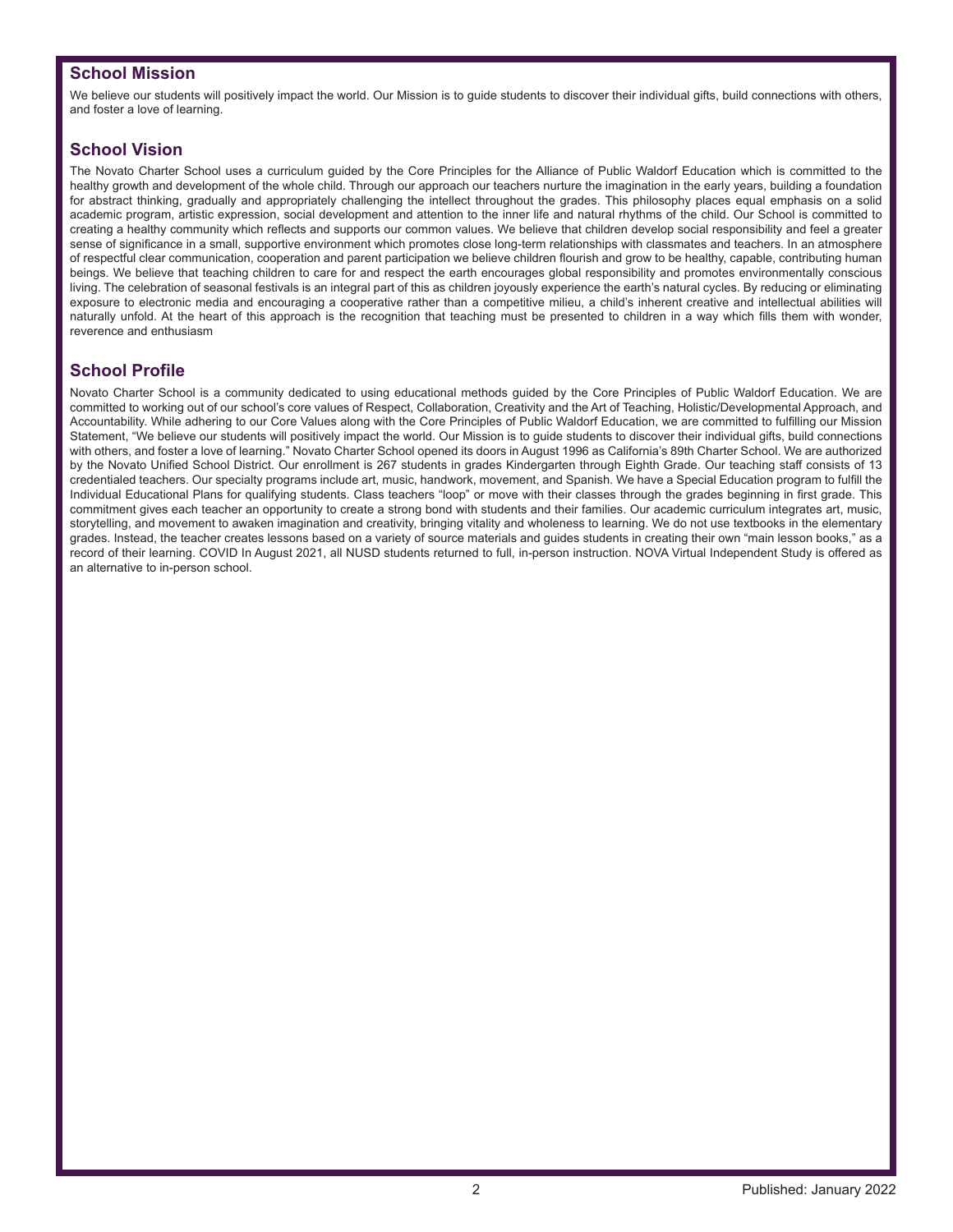## **School Attendance**

Attendance is critical to academic achievement, and regular daily attendance is a priority for Novato Charter School. Attendance, tardiness, and truancy policies are clearly stated, consistently enforced, and consequences fairly administered. Parents are advised of their responsibilities, including proper notification of when and why students are absent. Parents are informed of absences through phone calls and letters sent home. The State of California acknowledges excessive absences affect academic achievement and identifies a student as excessively absent when the student has missed 10% or more days of school.

## **School Enrollment**

The charts illustrate the school enrollment by grade level and student group.

| 2020-21 Enrollment by Student Group |            |  |  |  |  |
|-------------------------------------|------------|--|--|--|--|
| <b>Student Group</b>                | Percentage |  |  |  |  |
| Female                              | 50.0       |  |  |  |  |
| Male                                | 50.0       |  |  |  |  |
| Non-Binary                          |            |  |  |  |  |
| <b>Black or African American</b>    |            |  |  |  |  |
| American Indian or Alaska Native    | 0.4        |  |  |  |  |
| Asian                               | 5.2        |  |  |  |  |
| Filipino                            |            |  |  |  |  |
| Hispanic or Latino                  | 14.4       |  |  |  |  |
| Native Hawaiian or Pacific Islander |            |  |  |  |  |
| White                               | 68.1       |  |  |  |  |
| Two or More Races                   | 11.9       |  |  |  |  |
| Socioeconomically Disadvantaged     | 11.9       |  |  |  |  |
| <b>EL Students</b>                  | 3.0        |  |  |  |  |
| <b>Students with Disabilities</b>   | 8.5        |  |  |  |  |
| <b>Foster Youth</b>                 |            |  |  |  |  |
| Homeless                            |            |  |  |  |  |
| <b>Migrant Education</b>            |            |  |  |  |  |

| 2020-21 Enrollment by Grade |       |  |  |  |  |  |
|-----------------------------|-------|--|--|--|--|--|
| Grade                       | Count |  |  |  |  |  |
| Κ                           | 50    |  |  |  |  |  |
| 1st                         | 28    |  |  |  |  |  |
| 2nd                         | 28    |  |  |  |  |  |
| 3rd                         | 28    |  |  |  |  |  |
| 4th                         | 28    |  |  |  |  |  |
| 5th                         | 26    |  |  |  |  |  |
| 6th                         | 30    |  |  |  |  |  |
| 7th                         | 25    |  |  |  |  |  |
| 8th                         | 27    |  |  |  |  |  |
| Total                       | 270   |  |  |  |  |  |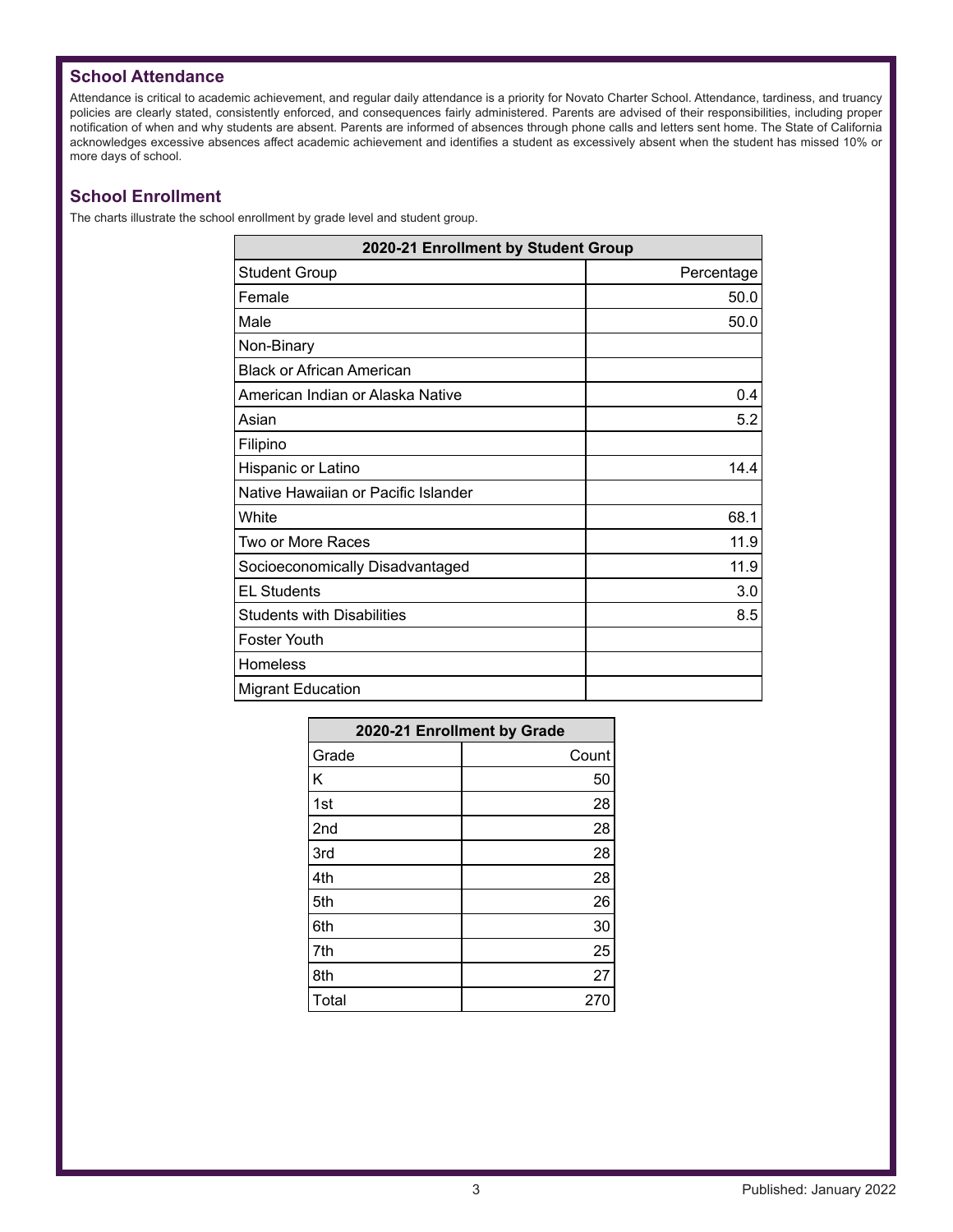# **Conditions of Learning State Priority: Basic**

The SARC provides the following information relevant to the Basic State Priority (Priority 1):

- Degree to which teachers are appropriately assigned and fully credentialed in the subject area and for the pupils they are teaching;
- Pupils have access to standards-aligned instructional materials; and
- School facilities are maintained in good repair.

#### **Teacher Assignment**

The tables display information regarding teacher preparation and placement, teachers without credentials and misassignments (considered ineffective under ESSA), credentialed teachers who are assigned out-of-field (considered out-of-field under ESSA); and class assignments. The data is collected and provided through an exchange with the Commission on Teacher Credentialing (CTC) and its California State Assignment Accountability System (CalSAAS). More information about the definitions used to determine the displayed data is available on the CDE's Updated Teacher Definitions web page at https://www.cde.ca.gov/pd/ee/teacherequitydefinitions.asp.

| 2019-20 Teacher Preparation and Placement                                                          |                  |                   |                           |                            |                 |                  |  |  |
|----------------------------------------------------------------------------------------------------|------------------|-------------------|---------------------------|----------------------------|-----------------|------------------|--|--|
| Authorization/Assignment                                                                           | School<br>Number | School<br>Percent | <b>District</b><br>Number | <b>District</b><br>Percent | State<br>Number | State<br>Percent |  |  |
| Fully (Preliminary or Clear) Credentialed for Subject<br>and Student Placement (properly assigned) | N/A              | N/A               | N/A                       | N/A                        | N/A             | N/A              |  |  |
| Intern Credential Holders Properly Assigned                                                        | N/A              | N/A               | N/A                       | N/A                        | N/A             | N/A              |  |  |
| Teachers Without Credentials and Misassignments<br>("ineffective" under ESSA)                      | N/A              | N/A               | N/A                       | N/A                        | N/A             | N/A              |  |  |
| Credentialed Teachers Assigned Out-of-Field ("out-<br>of-field" under ESSA)                        | N/A              | N/A               | N/A                       | N/A                        | N/A             | N/A              |  |  |
| Unknown                                                                                            | N/A              | N/A               | N/A                       | N/A                        | N/A             | N/A              |  |  |
| <b>Total Teaching Positions</b>                                                                    | N/A              | N/A               | N/A                       | N/A                        | N/A             | N/A              |  |  |

| 2019-20 Teachers Without Credentials and Misassignments  |                  |  |  |  |
|----------------------------------------------------------|------------------|--|--|--|
| Authorization/Assignment                                 | School<br>Number |  |  |  |
| <b>Permits and Waivers</b>                               | N/A              |  |  |  |
| Misassignments                                           | N/A              |  |  |  |
| <b>Vacant Positions</b>                                  | N/A              |  |  |  |
| Total Teachers Without Credentials and<br>Misassignments | N/A              |  |  |  |

| 2019-20 Credentialed Teachers Assigned Out-of-Field       |     |  |  |  |  |
|-----------------------------------------------------------|-----|--|--|--|--|
| School<br>Number<br>Indicator                             |     |  |  |  |  |
| Credentialed Teachers Authorized on a Permit or<br>Waiver | N/A |  |  |  |  |
| <b>Local Assignment Options</b>                           | N/A |  |  |  |  |
| <b>Total Out-of-Field Teachers</b>                        | N/A |  |  |  |  |

| 2019-20 Class Assignments                                                                                                                              |                  |  |  |  |  |
|--------------------------------------------------------------------------------------------------------------------------------------------------------|------------------|--|--|--|--|
| Indicator                                                                                                                                              | School<br>Number |  |  |  |  |
| Misassignments for English Learners (a percentage<br>of all the classes with English learners taught by<br>teachers that are misassigned)              | N/A              |  |  |  |  |
| No credential, permit or authorization to teach (a<br>percentage of all the classes taught by teachers with<br>no record of an authorization to teach) | N/A              |  |  |  |  |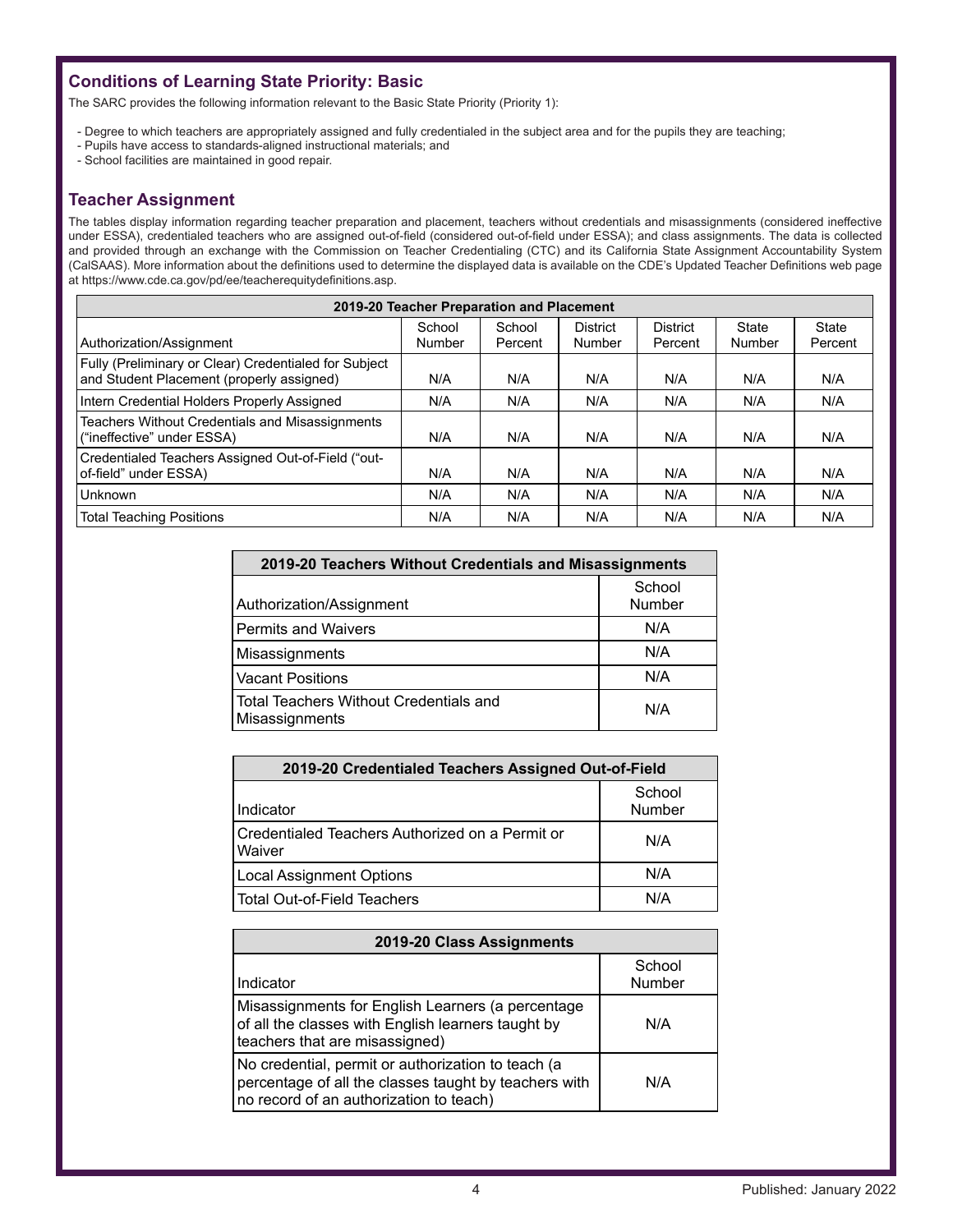# **School Facilities (School Year 2020-21)**

#### *Description of Facilities*

Novato Charter School campus consists of ten classrooms, one community building, one student support building, one office building, and playgrounds. Staff, faculty, parents, and students work together to maintain and enhance our campus through regular volunteer workdays. Cleaning Process: The Admin Manager works daily with the contracted custodial service provider to maintain a clean and safe school. Maintenance and Repair: The Facilities Committee and Admin Manager work closely together to ensure that the property is in working order and any safety concerns are addressed.

#### *Facility Inspection Results*

The chart displays the results of the most recent facilities inspection at the school. While reviewing this report, please note that even minor discrepancies are reported in the inspection process. Facilities information was collected in December 2021.

|                                                                               |                 | 2021-22 School Facility Inspection        |
|-------------------------------------------------------------------------------|-----------------|-------------------------------------------|
| Date of Last Inspection:                                                      |                 | 12/1/2021                                 |
|                                                                               | Data Collected: | December 2021                             |
| Overall Summary of School Facility Conditions:                                |                 | Fair                                      |
| Category                                                                      | Rating          | Repair Needed and Action Taken or Planned |
| SYSTEMS: Gas Leaks,<br>Mechanical/HVAC, Sewer                                 | Good            |                                           |
| <b>INTERIOR: Interior Surfaces</b>                                            | Fair            |                                           |
| <b>CLEANLINESS: Overall Cleanliness,</b><br>Pest/ Vermin Infestation          | Good            |                                           |
| ELECTRICAL: Electrical                                                        | Fair            |                                           |
| RESTROOMS/FOUNTAINS:<br>Restrooms, Sinks/ Fountains                           | Good            |                                           |
| SAFETY: Fire Safety, Hazardous<br>Materials                                   | Good            |                                           |
| STRUCTURAL: Structural Damage,<br>Roofs                                       | Fair            |                                           |
| <b>EXTERNAL: Playground/School</b><br>Grounds, Windows/<br>Doors/Gates/Fences | Good            |                                           |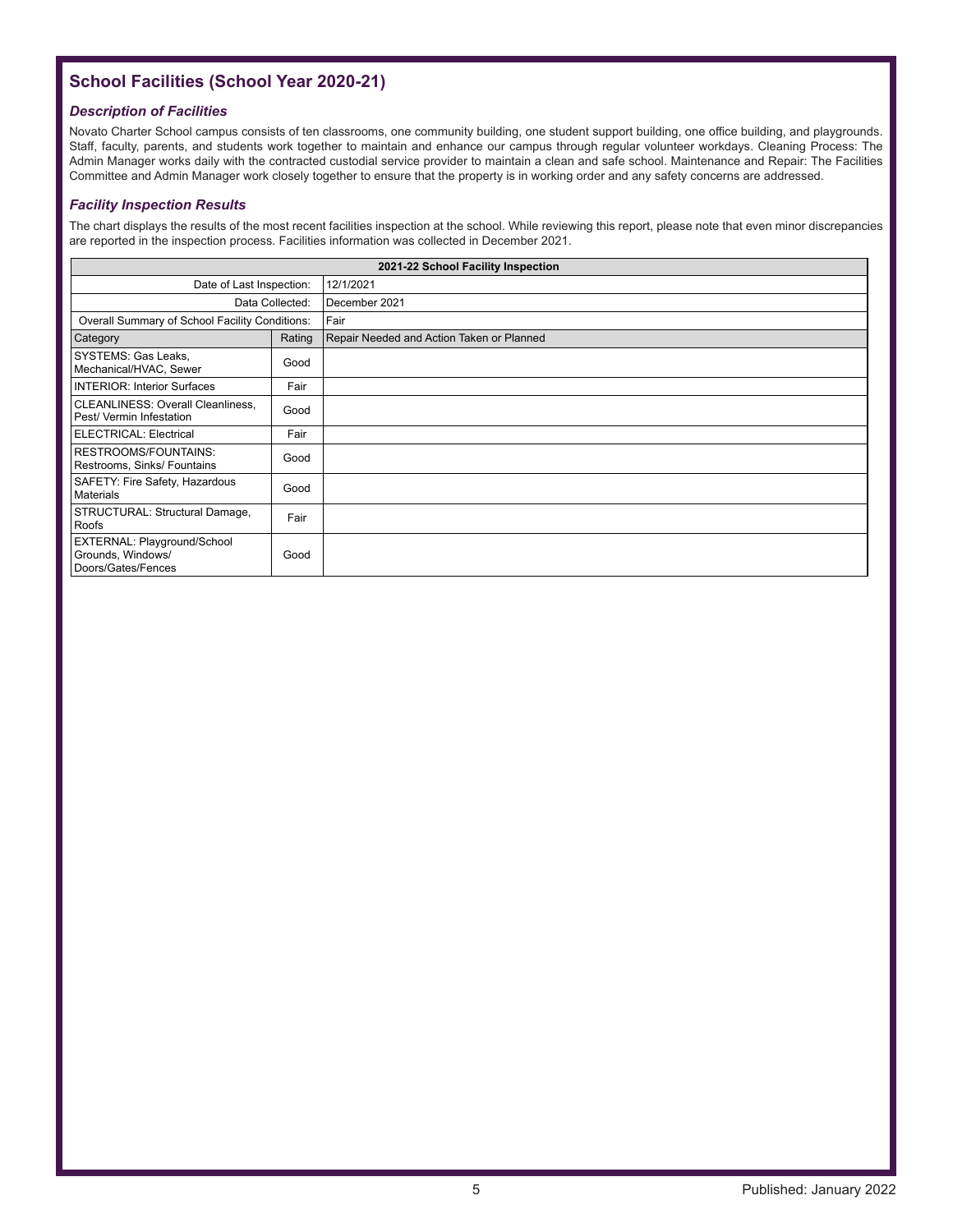## **Instructional Materials (School Year 2020-21)**

Novato Charter School follows a curriculum guided by the Core Principles of Waldorf Education. Faculty author the curriculum accordingly using the Common Core State Standards as guideposts. We do not use textbooks in the elementary grades (K-5). Instead, the teacher creates lessons based on a variety of sources and guides students in creating their own "main lesson books," as a record of their learning. Textbooks are used in middle school (grades 6-8) for mathematics, science, and Spanish. We use the Sonday phonics reading program, the Lucy Caulkins reading and writing program, and Eureka Math in grades 1-5. We use FOSS Science textbooks, Big Ideas Math textbooks, and Avancemos! online Spanish curriculum in grades 6-8. Novato Charter School has sufficient and high-quality textbooks, instructional materials, and science lab equipment pursuant to the settlement of Williams Act. All students, including English learners, are given their own individual standards-aligned textbooks or instructional materials, or both, in core subjects. The chart below displays information collected in December 2021 about the quality, currency, and availability of the standards-aligned textbooks and other instructional materials used at the school.

|                 |                       | <b>District-Adopted Textbooks</b>         |                         |                                                  |                          |
|-----------------|-----------------------|-------------------------------------------|-------------------------|--------------------------------------------------|--------------------------|
|                 |                       | Data Collected: December, 2021            |                         |                                                  |                          |
| Grade<br>Levels | <b>Subject</b>        | <b>Publisher / Series</b>                 | <b>Adoption</b><br>Year | <b>From</b><br>Most<br>Recent<br><b>Adoption</b> | $\frac{0}{0}$<br>Lacking |
| 1st-5th         | <b>Mathematics</b>    | Eureka Math                               | 2020                    | Yes                                              | $0.0\%$                  |
| 1st-5th         | <b>Mathematics</b>    | Big Ideas Learning                        | 2019                    | Yes                                              | $0.0\%$                  |
| 6th-8th         | Science               | <b>FOSS</b>                               | 2021                    | Yes                                              | $0.0\%$                  |
| 6th             | Spanish               | Holt McDougal - ¡Avancemos!               | 2018                    | Yes                                              | $0.0\%$                  |
| 7th-8th         | Spanish               | Holt McDougal - ¡Avancemos!               | 2018                    | Yes                                              | $0.0\%$                  |
| 1st-5th         | English Language Arts | Sonday Phonics Reading Program            | 2018                    | Yes                                              | $0.0\%$                  |
| 1st-5th         | English Language Arts | Lucy Caulkins Reading and Writing Program | 2020                    | Yes                                              | $0.0\%$                  |
| 6th-8th         | Technology            | <b>CyberCivics Curriculum</b>             | 2014                    | Yes                                              | $0.0\%$                  |

#### **Pupil Outcomes State Priority: Pupil Achievement**

The SARC provides the following information relevant to the State priority: Pupil Achievement (Priority 4):

- Statewide assessments (i.e., California Assessment of Student Performance and Progress [CAASPP] System includes the Smarter Balanced Summative Assessments for students in the general education population and the California Alternate Assessments [CAAs] for English language arts/literacy [ELA] and mathematics given in grades three through eight and grade eleven. Only eligible students may participate in the administration of the CAAs. CAAs items are aligned with alternate achievement standards, which are linked with the Common Core State Standards [CCSS] for students with the most significant cognitive disabilities).

#### **California Assessment of Student Performance and Progress**

The California Assessment of Student Performance and Progress (CAASPP) includes computer-based and paper-pencil assessments. The computerbased assessments are the Smarter Balanced English Language Arts/Literacy (ELA) and Mathematics tests, administered to grades three through eight and eleven. There is also an optional Standards-based Test in Spanish (STS) for Reading/Language Arts (RLA). Additionally, California Science Test (CAST) and CAAs for Science based on the Next Generation Science Standards for California Public Schools (CA NGSS) are administered in grades five, eight, and once in high school.

The Smarter Balanced Assessment System utilizes computer-adaptive tests and performance tasks that allow students to show what they know and are able to do. Smarter Balanced summative assessment results include student scores, achievement levels, and descriptors that describe performance. These assessment results are only one of several tools used to measure a student's academic performance. Smarter Balanced assessment results are most appropriately interpreted alongside other available information about a student's academic achievement, including such measures as district assessments, classroom assignments and grades, classrooms tests, report cards, and teacher feedback.

Due to the COVID-19 pandemic, a statewide summative assessment was not the most viable option for student assessment for many schools. For the 2019–2020 school year, the statewide academic testing requirement was waived. For the 2020-2021 school year, districts and schools were allowed to administer a different assessment that met the criteria established by the State Board of Education. The locals assessments used instead were required to be aligned with California Common Core State Standards for English Language Arts and Mathematics, available to students in grades three through eight, and grade 11; and must have been uniformly administered all eligible students across a grade, grade span, school, or the district. Schools administered the Smarter Balanced Summative Assessments for English Language Arts and Mathematics, other assessments that meet the State Board of Education criteria, or a combination of both.

Unfortunately, the California Alternate Assessments could only be administered in-person following health and safety requirements. At this time, there are no other alternative assessment options available. If the district or school was not able to administer the California Alternate Assessments in person, they were directed to not administer the tests.

Note: ELA and Mathematics test results include the Smarter Balanced Summative Assessment and the California Alternate Assessment. The Percent Met or Exceeded is calculated by taking the total number of students who met or exceeded the standard on the Smarter Balanced Summative Assessment plus the total number of students who met the standard on the CAAs divided by the total number of students who participated in both assessments.

Note: Double dashes (--) appear in the table when the number of students is ten or less, either because the number of students in this category is too small for statistical accuracy or to protect student privacy.

Note: The number of students tested includes all students who participated in the test whether they received a score or not; however, the number of students tested is not the number that was used to calculate the achievement level percentages. The achievement level percentages are calculated using only students who received scores.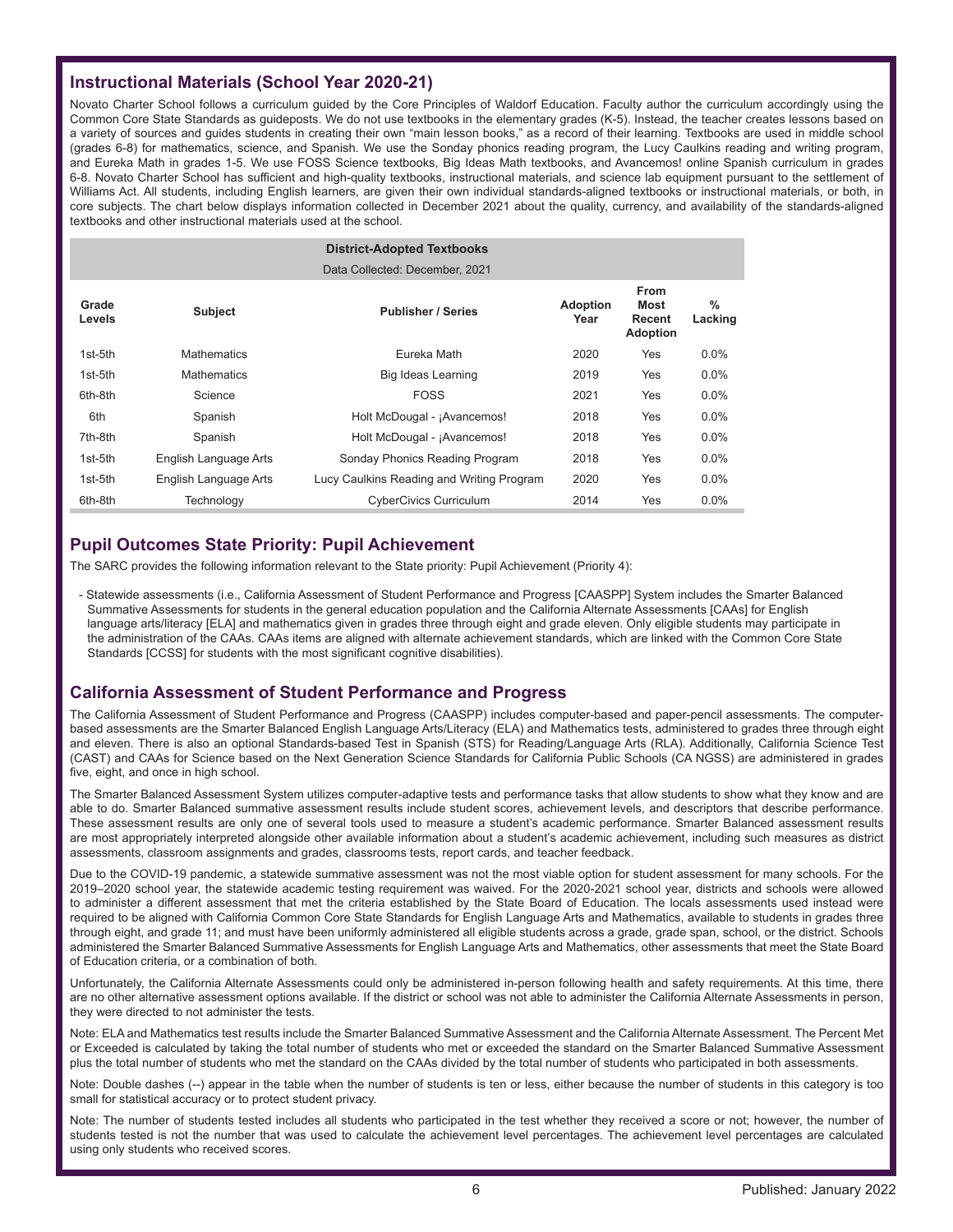Note: When local assessments were administered in place of statewide summative assessment, the at or above the grade-level standard is determined in the context of the local assessment administered.

The first table displays the results of the California Assessment of Student Performance and Progress (CAASPP) for the school, district, and state. If the CAASPP assessment was not administered, "N/A" is displayed. The additional tables display assessment results for the school by subject area.

| <b>Assessment Results by Subject</b>               |           |                             |           |       |      |       |
|----------------------------------------------------|-----------|-----------------------------|-----------|-------|------|-------|
| Subiect                                            |           | State<br>School<br>District |           |       |      |       |
|                                                    | 2020      | 2021                        | 2020      | 2021  | 2020 | 2021  |
| English Language Arts/Literacy (Grades 3-8 and 11) | NT        | 69.14                       | <b>NT</b> | 49.75 | ΝT   | 48.53 |
| Mathematics (Grades 3-8 and 11)                    | NT        | 50.00                       | NT        | 37.63 | NΤ   | 33.4  |
| Science (Grades 5, 8, and 10)                      | <b>NT</b> | NT                          | NT        | --    | ΝT   | 28.72 |

| <b>Assessment Results by Student Group</b> |                     |                       |                   |                       |                                  |  |  |  |
|--------------------------------------------|---------------------|-----------------------|-------------------|-----------------------|----------------------------------|--|--|--|
|                                            |                     | English Language Arts |                   |                       |                                  |  |  |  |
| <b>Student Group</b>                       | Total<br>Enrollment | Number<br>Tested      | Percent<br>Tested | Percent<br>Not Tested | % Met or<br>Exceeded<br>Standard |  |  |  |
| All Students                               | 166                 | 162                   | 97.59             | 2.41                  | 69.14                            |  |  |  |
| Male                                       | 77                  | 76                    | 98.7              | 1.3                   | 67.11                            |  |  |  |
| Female                                     | 88                  | 85                    | 96.59             | 3.41                  | 70.59                            |  |  |  |
| American Indian or Alaska Native           | 0                   | 0                     | 0                 | 0                     |                                  |  |  |  |
| Asian                                      |                     | --                    |                   | --                    | --                               |  |  |  |
| Native Hawaiian or Pacific Islander        | 0                   | 0                     | 0                 | 0                     | --                               |  |  |  |
| Filipino                                   | 0                   | 0                     | 0                 | 0                     |                                  |  |  |  |
| Hispanic or Latino                         | 20                  | 20                    | 100               | 0                     | 65                               |  |  |  |
| <b>Black or African American</b>           | 0                   | 0                     | 0                 | 0                     |                                  |  |  |  |
| White                                      | 118                 | 116                   | 98.31             | 1.69                  | 68.1                             |  |  |  |
| Two or More Races                          | 19                  | 18                    | 94.74             | 5.26                  | 77.78                            |  |  |  |
| <b>EL Students</b>                         |                     |                       |                   | --                    |                                  |  |  |  |
| Foster Youth                               | 0                   | 0                     | 0                 | 0                     | --                               |  |  |  |
| Homeless                                   |                     | 0                     | 0                 | 0                     | 0                                |  |  |  |
| Military                                   | 0                   | 0                     | 0                 | 0                     | $-$                              |  |  |  |
| Socioeconomically Disadvantaged            | 21                  | 20                    | 95.24             | 4.76                  | 70                               |  |  |  |
| <b>Migrant Education</b>                   | 0                   | 0                     | 0                 | 0                     |                                  |  |  |  |
| <b>Students with Disabilities</b>          | 17                  | 17                    | 100               | 0                     | 52.94                            |  |  |  |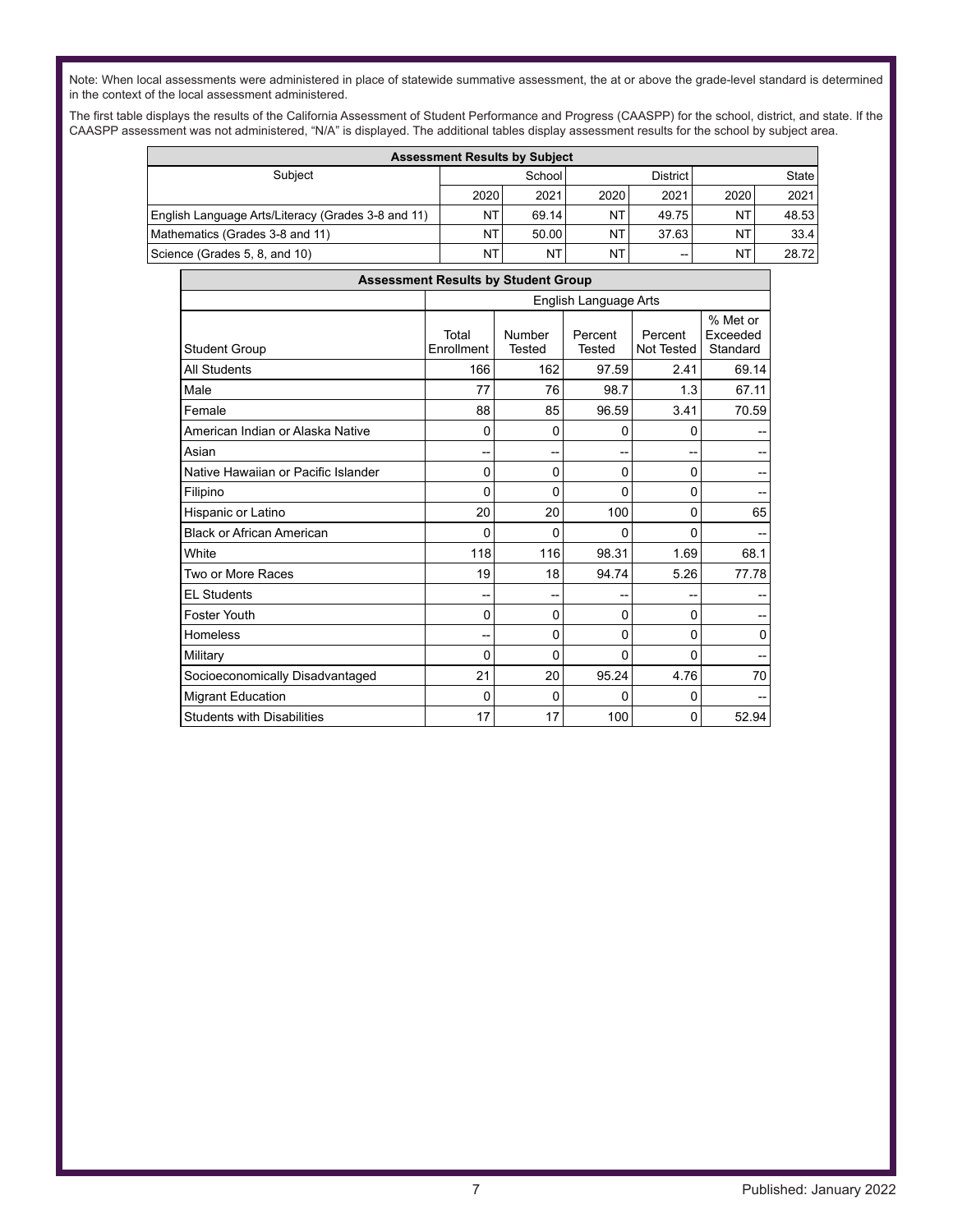| <b>Assessment Results by Student Group</b> |                     |                         |                          |                       |                                  |  |  |
|--------------------------------------------|---------------------|-------------------------|--------------------------|-----------------------|----------------------------------|--|--|
|                                            |                     | <b>Mathematics</b>      |                          |                       |                                  |  |  |
| <b>Student Group</b>                       | Total<br>Enrollment | Number<br><b>Tested</b> | Percent<br><b>Tested</b> | Percent<br>Not Tested | % Met or<br>Exceeded<br>Standard |  |  |
| <b>All Students</b>                        | 166                 | 162                     | 97.59                    | 2.41                  | 50                               |  |  |
| Male                                       | 77                  | 75                      | 97.4                     | 2.6                   | 50.67                            |  |  |
| Female                                     | 88                  | 86                      | 97.73                    | 2.27                  | 50                               |  |  |
| American Indian or Alaska Native           | 0                   | 0                       | 0                        | 0                     |                                  |  |  |
| Asian                                      | --                  | --                      | --                       | --                    |                                  |  |  |
| Native Hawaiian or Pacific Islander        | 0                   | 0                       | 0                        | 0                     | --                               |  |  |
| Filipino                                   | 0                   | 0                       | 0                        | 0                     |                                  |  |  |
| Hispanic or Latino                         | 20                  | 20                      | 100                      | 0                     | 30                               |  |  |
| <b>Black or African American</b>           | 0                   | 0                       | 0                        | 0                     |                                  |  |  |
| White                                      | 118                 | 116                     | 98.31                    | 1.69                  | 50.86                            |  |  |
| Two or More Races                          | 19                  | 17                      | 89.47                    | 10.53                 | 64.71                            |  |  |
| <b>EL Students</b>                         | --                  | --                      |                          | --                    |                                  |  |  |
| Foster Youth                               | 0                   | 0                       | 0                        | 0                     |                                  |  |  |
| Homeless                                   | --                  | 0                       | 0                        | 0                     | 0                                |  |  |
| Military                                   | 0                   | 0                       | 0                        | 0                     | --                               |  |  |
| Socioeconomically Disadvantaged            | 21                  | 20                      | 95.24                    | 4.76                  | 40                               |  |  |
| <b>Migrant Education</b>                   | 0                   | 0                       | 0                        | 0                     |                                  |  |  |
| <b>Students with Disabilities</b>          | 17                  | 17                      | 100                      | 0                     | 17.65                            |  |  |

| <b>Assessment Results by Student Group</b> |                     |                         |                          |                       |                                  |  |  |
|--------------------------------------------|---------------------|-------------------------|--------------------------|-----------------------|----------------------------------|--|--|
|                                            |                     | Science                 |                          |                       |                                  |  |  |
| <b>Student Group</b>                       | Total<br>Enrollment | Number<br><b>Tested</b> | Percent<br><b>Tested</b> | Percent<br>Not Tested | % Met or<br>Exceeded<br>Standard |  |  |
| <b>All Students</b>                        | 54                  | <b>NT</b>               | NT                       | NT                    | NT                               |  |  |
| Male                                       | 24                  | NT                      | <b>NT</b>                | <b>NT</b>             | <b>NT</b>                        |  |  |
| Female                                     | 30                  | NT                      | NT                       | NT                    | NT                               |  |  |
| American Indian or Alaska Native           | 0                   | 0                       | 0                        | 0                     | 0                                |  |  |
| Asian                                      | --                  | <b>NT</b>               | <b>NT</b>                | <b>NT</b>             | <b>NT</b>                        |  |  |
| Native Hawaiian or Pacific Islander        | 0                   | 0                       | 0                        | 0                     | 0                                |  |  |
| Filipino                                   | 0                   | 0                       | 0                        | 0                     | 0                                |  |  |
| Hispanic or Latino                         | --                  | <b>NT</b>               | <b>NT</b>                | NT                    | <b>NT</b>                        |  |  |
| <b>Black or African American</b>           | 0                   | 0                       | 0                        | 0                     | 0                                |  |  |
| White                                      | 38                  | <b>NT</b>               | <b>NT</b>                | <b>NT</b>             | NT                               |  |  |
| Two or More Races                          | --                  | NT                      | NT                       | <b>NT</b>             | NT                               |  |  |
| <b>EL Students</b>                         | --                  | <b>NT</b>               | <b>NT</b>                | <b>NT</b>             | <b>NT</b>                        |  |  |
| Foster Youth                               | 0                   | 0                       | 0                        | 0                     | 0                                |  |  |
| <b>Homeless</b>                            | 0                   | 0                       | 0                        | 0                     | 0                                |  |  |
| Military                                   | 0                   | 0                       | 0                        | 0                     | 0                                |  |  |
| Socioeconomically Disadvantaged            | --                  | <b>NT</b>               | <b>NT</b>                | <b>NT</b>             | <b>NT</b>                        |  |  |
| <b>Migrant Education</b>                   | 0                   | 0                       | 0                        | 0                     | 0                                |  |  |
| <b>Students with Disabilities</b>          | --                  | NT                      | NT                       | <b>NT</b>             | NT                               |  |  |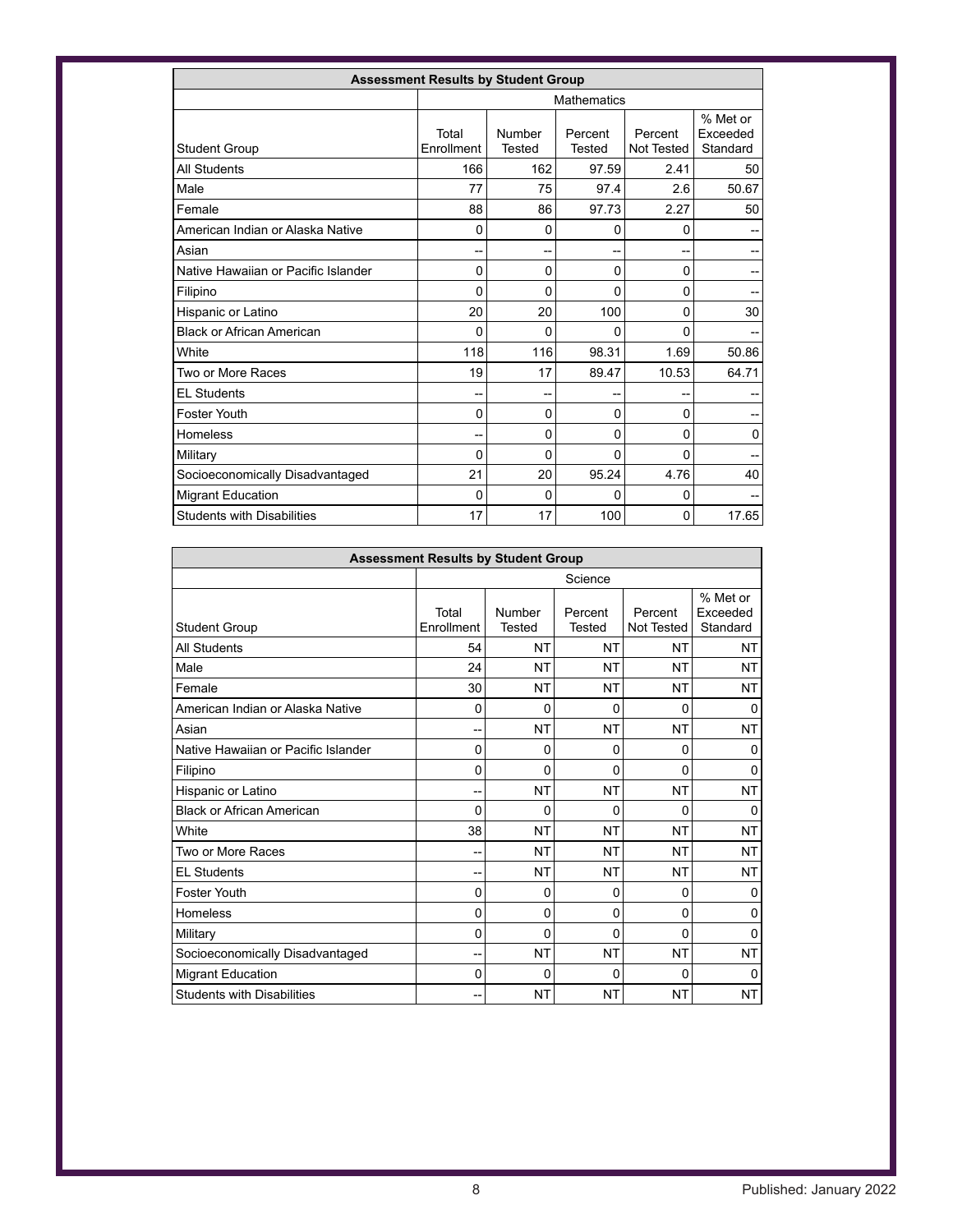## **State Priority: Other Pupil Achievement**

The SARC provides the following information relevant to the Other Pupil Outcomes State Priority (Priority 8):

- Pupil outcomes in the subject area of physical education

#### **Physical Fitness**

In the spring of each year, all California schools are required by the state to administer a physical fitness test to students in the fifth, seventh, and ninth grades. The physical fitness test is a standardized evaluation that measures each student's ability to perform fitness tasks in six major areas. Students who meet or exceed the standards in all six fitness areas are considered to be physically fit or in the Healthy Fitness Zone (HFZ). Due to the COVID-19 pandemic, administration of the physical fitness performance test was waived during the 2019–2020 and 2020–2021 school years. Therefore, there is not data to report for the 2020-21 school year. Detailed information regarding this test may be found at the CDE website at http://www.cde.ca.gov/ta/tg/ pf/.

| 2020-21 Percentage of Students in Healthy Fitness Zone |                                 |                             |  |  |  |  |
|--------------------------------------------------------|---------------------------------|-----------------------------|--|--|--|--|
| Four of Six<br>Standards                               | Five of Six<br><b>Standards</b> | <b>Six of Six Standards</b> |  |  |  |  |
| N/A                                                    | N/A                             | N/A                         |  |  |  |  |

#### **Engagement State Priority: Parental Involvement**

The SARC provides the following information relevant to the Parental Involvement State Priority (Priority 3):

- Efforts the school district makes to seek parent input in making decisions for the school district and each school site.

## **Parent Involvement (School Year 2021-22)**

Parents play an essential role in supporting and enhancing their child's educational experience at Novato Charter School. We nurture a community of committed, energetic, diverse, and generous parents, and encourage a culture of active involvement in the life of the school. Parents participate as members of the Novato Charter School Board, the NCS Foundation Board, and on many school committees, including the Facilities Committee, the Festival Committee, Elves By Night, the Many Hearts Committee, the Parent Education Committee, the Parent Advisory Committee, and the Round Table. Parents also volunteer in classrooms to support special programs and participate in school workdays throughout the year. We have a parent volunteer coordinator who guides parents to find appropriate volunteer opportunities.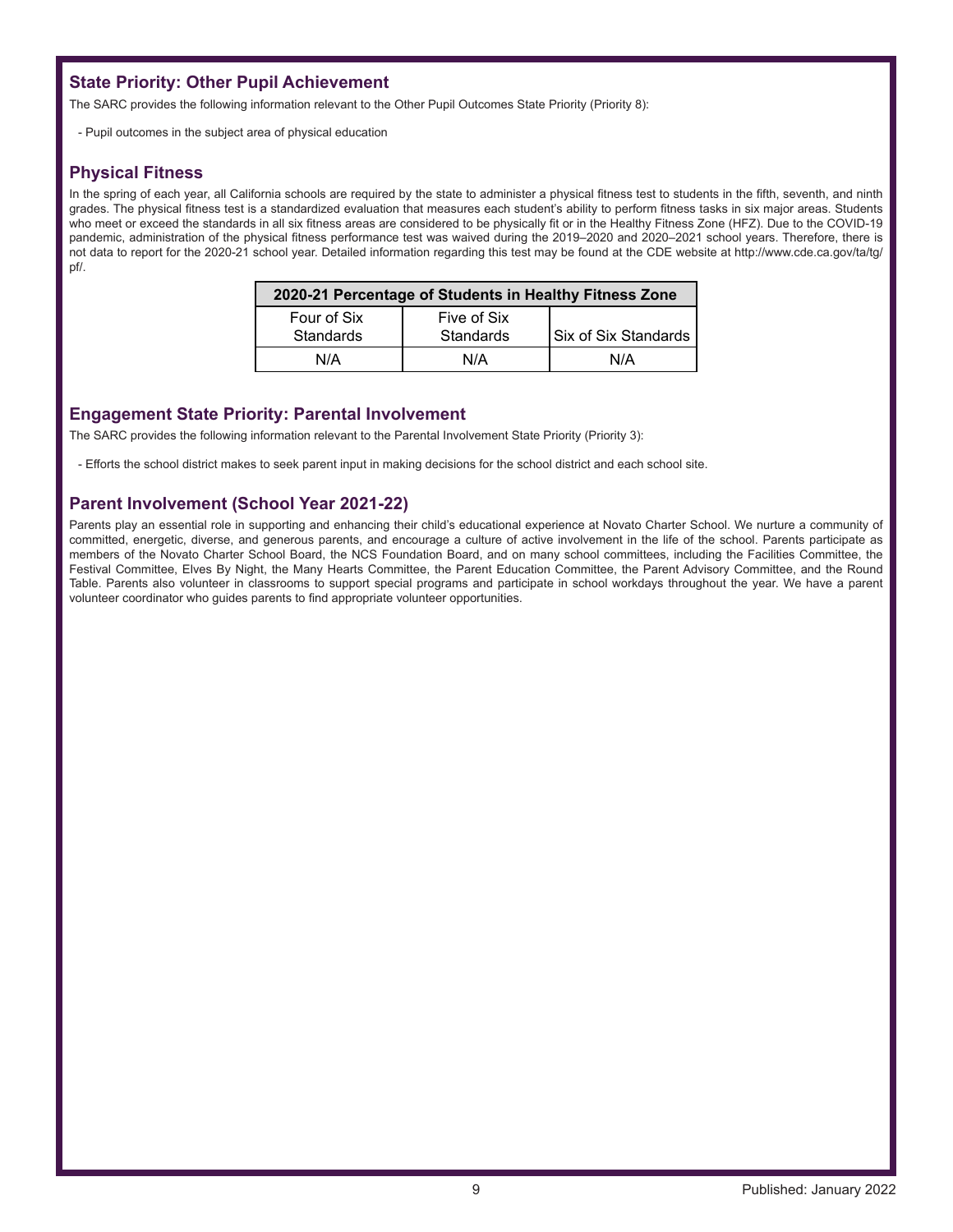# **State Priority: Pupil Engagement**

The SARC provides the following information relevant to the Pupil Engagement State Priority (Priority 5):

• Attendance

## **Chronic Absenteeism**

Attendance is critical to academic achievement. Regular daily attendance is a priority and is expected for students. A student who is absent on 10 percent or more of the school days in the school year is considered to be a "chronic absentee". Chronic absenteeism negatively impacts student learning and achievement and is closely monitored by school staff and the district. Rates of chronic absenteeism for the school are displayed below.

| 2020-21 Chronic Absenteeism by Student Group |                          |                                                  |                                 |                                                |  |  |  |
|----------------------------------------------|--------------------------|--------------------------------------------------|---------------------------------|------------------------------------------------|--|--|--|
|                                              | Cumulative<br>Enrollment | Chronic<br>Absenteeism<br>Eligible<br>Enrollment | Chronic<br>Absenteeism<br>Count | Chronic<br>Absenteeism<br>Rate<br>(Percentage) |  |  |  |
| <b>All Students</b>                          | 285                      | 281                                              | 3                               | 1.1                                            |  |  |  |
| Female                                       | 144                      | 143                                              | $\overline{2}$                  | 1.4                                            |  |  |  |
| Male                                         | 140                      | 137                                              | 1                               | 0.7                                            |  |  |  |
| American Indian or Alaska Native             | 0                        | 0                                                | 0                               | 0.0                                            |  |  |  |
| Asian                                        | 17                       | 17                                               | 1                               | 5.9                                            |  |  |  |
| <b>Black or African American</b>             | 0                        | 0                                                | 0                               | 0.0                                            |  |  |  |
| Filipino                                     | 0                        | 0                                                | 0                               | 0.0                                            |  |  |  |
| Hispanic or Latino                           | 40                       | 40                                               | 0                               | 0.0                                            |  |  |  |
| Native Hawaiian or Pacific Islander          | 0                        | 0                                                | 0                               | 0.0                                            |  |  |  |
| Two or More Races                            | 34                       | 33                                               | 0                               | 0.0                                            |  |  |  |
| White                                        | 194                      | 191                                              | $\overline{c}$                  | 1.0                                            |  |  |  |
| <b>EL Students</b>                           | 11                       | 10                                               | 1                               | 10.0                                           |  |  |  |
| Foster Youth                                 | 0                        | 0                                                | 0                               | 0.0                                            |  |  |  |
| Homeless                                     | 0                        | 0                                                | 0                               | 0.0                                            |  |  |  |
| Socioeconomically Disadvantaged              | 36                       | 36                                               | 1                               | 2.8                                            |  |  |  |
| <b>Migrant Education</b>                     | 0                        | 0                                                | 0                               | 0.0                                            |  |  |  |
| <b>Students with Disabilities</b>            | 26                       | 26                                               | 0                               | 0.0                                            |  |  |  |

## **State Priority: School Climate**

The SARC provides the following information relevant to the School Climate State Priority (Priority 6):

- Pupil suspension rates and expulsion rates; and

- Other local measures on the sense of safety.

## **Safe School Plan**

Safety of students and staff is a primary concern of Novato Charter School. The school is always in compliance with all laws, rules, and regulations pertaining to hazardous materials and state earthquake standards. The School Site Safety Plan was last reviewed and updated in September 2021 by the school administration. The school's disaster preparedness plan includes steps for ensuring student and staff safety during a disaster. Each staff member understands their role as a disaster service worker during any sort of emergency. The staff has been trained in CPR and First Aid. We have an incident command system and procedures in place for earthquakes, fires, lockdowns, and other emergency situations. Our emergency supply shed is well stocked and updated annually. Every teacher carries a walkie-talkie and is equipped with an emergency backpack. Parents are advised of safety procedures through newsletters, our call-out system, and participation in emergency drills. Fire drills are conducted on a monthly basis throughout the school year. Lockdown drills are held three times a year and disaster drills are held once a year.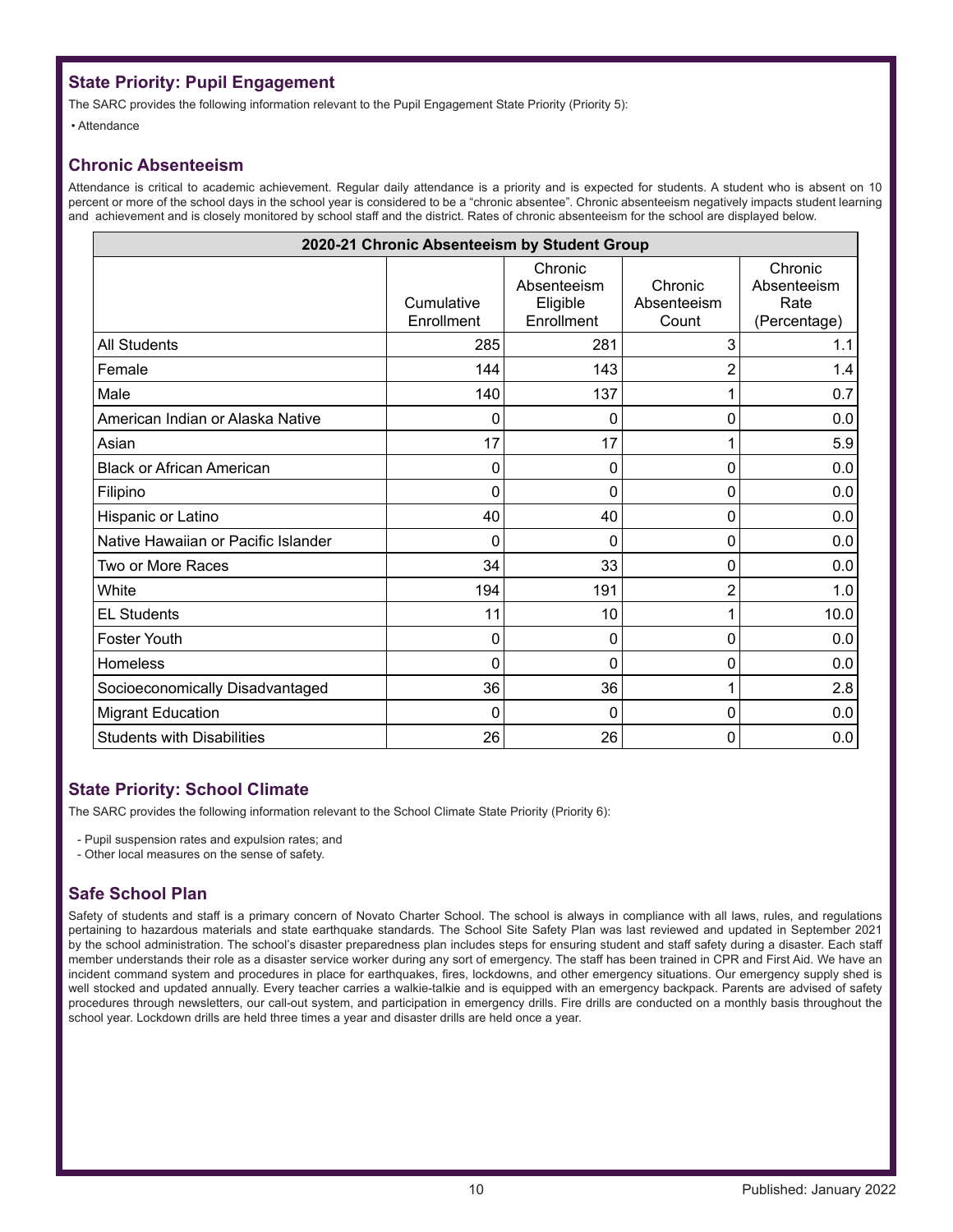# **Suspensions & Expulsions**

The tables display the suspension and expulsion rates at the school, in the district, and throughout the state. Expulsions occur only when required by law or when all other alternatives are exhausted. Due to the COVID-19 pandemic, the 2019–2020 and 2020-2021 suspension and expulsion rate data are not comparable to prior year data. In instances where there was not in-person learning for the entire school year, it would be inappropriate to make any comparisons of the suspension and expulsion rates to school years that offered in-person learning for the entire school year.

| <b>Suspension &amp; Expulsion Rates</b> |             |                                                     |      |      |      |      |
|-----------------------------------------|-------------|-----------------------------------------------------|------|------|------|------|
|                                         | Suspensions | <b>Expulsions</b>                                   |      |      |      |      |
|                                         | 18-19       | $20 - 21$<br>$18-19$<br>$20 - 21$<br>19-20<br>19-20 |      |      |      |      |
| School                                  | 0.36        | 0.001                                               | 0.00 | 0.00 | 0.00 | 0.00 |
| <b>District</b>                         | 2.92        | 1.94                                                | 0.31 | 0.01 | 0.07 | 0.01 |
| <b>State</b>                            | 3.47        | 2.45                                                | 0.20 | 0.08 | 0.05 | 0.00 |

| <b>Suspension &amp; Expulsion Rates by Student Group</b> |                     |                        |  |  |  |
|----------------------------------------------------------|---------------------|------------------------|--|--|--|
|                                                          | Suspensions<br>Rate | <b>Expulsions Rate</b> |  |  |  |
| <b>All Students</b>                                      | 0.00                | 0.00                   |  |  |  |
| Female                                                   | 0.00                | 0.00                   |  |  |  |
| Male                                                     | 0.00                | 0.00                   |  |  |  |
| Non-Binary                                               | 0.00                | 0.00                   |  |  |  |
| American Indian or Alaska Native                         | 0.00                | 0.00                   |  |  |  |
| Asian                                                    | 0.00                | 0.00                   |  |  |  |
| <b>Black or African American</b>                         | 0.00                | 0.00                   |  |  |  |
| Filipino                                                 | 0.00                | 0.00                   |  |  |  |
| Hispanic or Latino                                       | 0.00                | 0.00                   |  |  |  |
| Native Hawaiian or Pacific Islander                      | 0.00                | 0.00                   |  |  |  |
| Two or More Races                                        | 0.00                | 0.00                   |  |  |  |
| White                                                    | 0.00                | 0.00                   |  |  |  |
| <b>EL Students</b>                                       | 0.00                | 0.00                   |  |  |  |
| <b>Foster Youth</b>                                      | 0.00                | 0.00                   |  |  |  |
| <b>Homeless</b>                                          | 0.00                | 0.00                   |  |  |  |
| Socioeconomically Disadvantaged                          | 0.00                | 0.00                   |  |  |  |
| <b>Migrant Education</b>                                 | 0.00                | 0.00                   |  |  |  |
| <b>Students with Disabilities</b>                        | 0.00                | 0.00                   |  |  |  |

## **Discipline and Climate for Learning**

Students at Novato Charter School are guided by rules and classroom expectations that promote respect, cooperation, courtesy, and acceptance of others. A restorative discipline program is used to promote a positive and safe learning environment and opportunities for individual and group development. Parents and students are informed of school rules and discipline policies through the Parent Handbook, weekly newsletters, and informative parent evenings. Students are encouraged to participate in the school's additional academic and extracurricular activities, which are an integral part of the educational program. These schoolwide and classroom incentives promote positive attitudes, encourage achievement, and aid in the prevention of behavioral problems. Extracurricular activities, clubs, and programs include gardening, community service opportunities, and school-wide festivals and events. The school's interscholastic athletic programs promote individual and team-oriented achievement and self-esteem through school-sponsored teams that compete with other schools in the area. Athletic programs include soccer, basketball, pentathlon games, Greek games, the Explorer's tournament, and the 8th Grade track meet. Novato Charter School recognizes and celebrates the achievements and successes of students and staff on a regular basis. Novato Charter School has a unique media policy that is explained to parents on school tours, is outlined in the Parent Handbook, and is included in our School-Family Partnership Agreement. Numerous studies indicate that overexposure to electronic media has detrimental effects on a child's healthy growth and development, which impacts concentration, attention span, reading skills, interpersonal relationships, social behavior, values, and psychological health. Therefore, we encourage families to incorporate a low-tech philosophy into their daily lives. Toward this end, we request that our parents make a conscious effort to significantly reduce or eliminate the use of digital and screen media in their children's lives.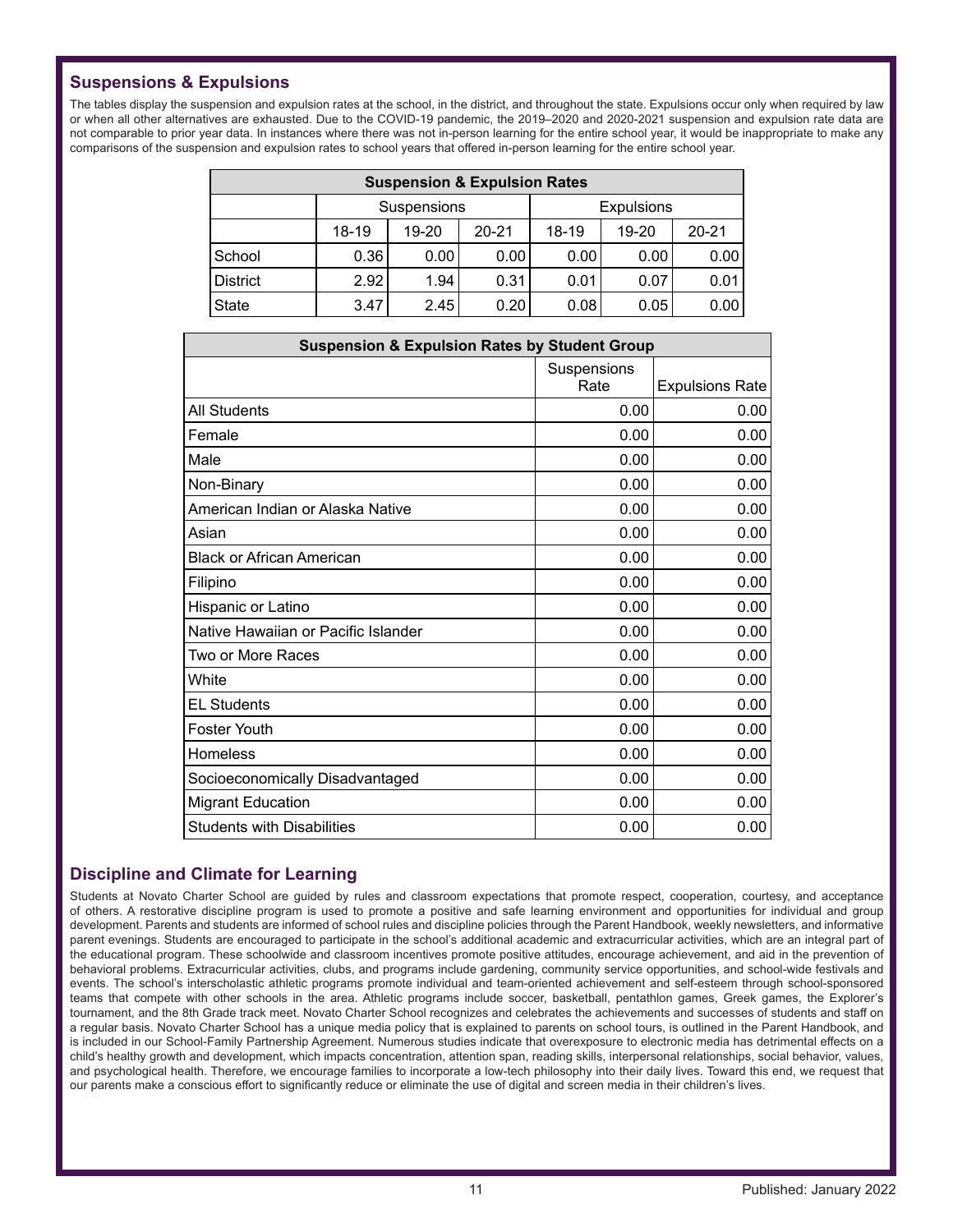# **Other SARC Information**

The information in this section is required to be in the SARC but is not included in the state priorities for LCFF.

#### **Additional Internet Access/Public Libraries**

For additional research materials and Internet availability, students are encouraged to visit the public libraries located in the city of Novato, which contain numerous computer workstations.

## **Professional Development Days**

The chart displays the number of annual professional development days offered for the most recent three-year period.

| <b>Professional Development Days</b>       |    |    |    |  |  |
|--------------------------------------------|----|----|----|--|--|
| 2020-21<br>2019-20<br>2021-22              |    |    |    |  |  |
| Number of Professional<br>Development Days | 40 | 40 | 40 |  |  |

#### **Professional Development**

The goal of all training and professional development at Novato Charter School is to provide the best education and comprehensive support for all students. The school sponsors staff development days annually where teachers and support staff are offered a broad-based variety of professional growth opportunities to enhance their teaching and support practices. As part of the growth process, opportunities for training and staff development are provided to both certificated and classified staff throughout the school year, as well as during non-contracted times. Teaching skills are built and educational concepts are developed by staff participating in conferences and workshops throughout the year. Professional development topics during the 2020-2021 school year included:

Brene Brown - Dare to Lead

Covid Prevention Protocols

**Diversity** 

Emergency Preparedness

First Aid and CPR

Identifying At-Risk Students

Multi-Tiered System of Supports (MTSS)

Restorative Practices

Social and Emotional Learning (SEL)

SST Online Training

Essential ELA and Math Standards (developed by NUSD)

Suicide Prevention

Benchmark and Summative Assessment Programs

Educational Technology

The table below displays the number of days that a professional development opportunity is available including both full and partial days. During the 2020-21 school year, professional development opportunities included five full days and thirty-five partial days.

# **Teacher Evaluation**

As professional educators and supporting staff it is understood that we are always undergoing a process of self-reflection and self-assessment through study. Teachers, both individually and collectively, hold the integrity of the program, which directly affects each child's academic and social-emotional education and development. Teachers engage in this process as a daily exercise and as a group during the weekly faculty meeting. Support staff is responsible for the integrity and success of the program by ensuring safety, operational, and compliance needs are met to create the optimal learning environment for the students. A deeper, more individual evaluation takes place throughout the year between each teacher/staff member and her/his direct supervisor. This comprises both informal and formal observations and conversations. Out of these conversations arise agreed upon strengthening goals, strategies on how to meet them, and check in on progress made towards them. The evaluator and teacher/staff member act as a study team with the intention of accentuating strengths and strengthening areas of challenge as a professional educator/staff member, colleague, and community member. This process is primarily guided by the teacher/staff member with the evaluator acting as a sounding board and a partner in reflection. The teacher/staff member and evaluator formally meet three times each school year to determine professional development goals at the start of the year, review overall performance mid-year, and reflect at the end of the year on whether the evaluated teacher/staff member met their goals and if not what might support is needed to meet them.

#### **Substitute Teachers**

The Novato Unified School District has an adequate pool of fully credentialed and qualified substitutes in order to maintain continuity of instruction at Novato Charter School. Generally, the district does not experience any problems finding qualified substitute teachers. When a substitute teacher is not available for an absent teacher, we utilize available teachers on campus to assume the role of substitute. Students are always safe and under the supervision of a credentialed school employee.In the fall of 2021, the Novato Unified School District increased its substitute daily rate to \$200 per day to be competitive with surrounding districts.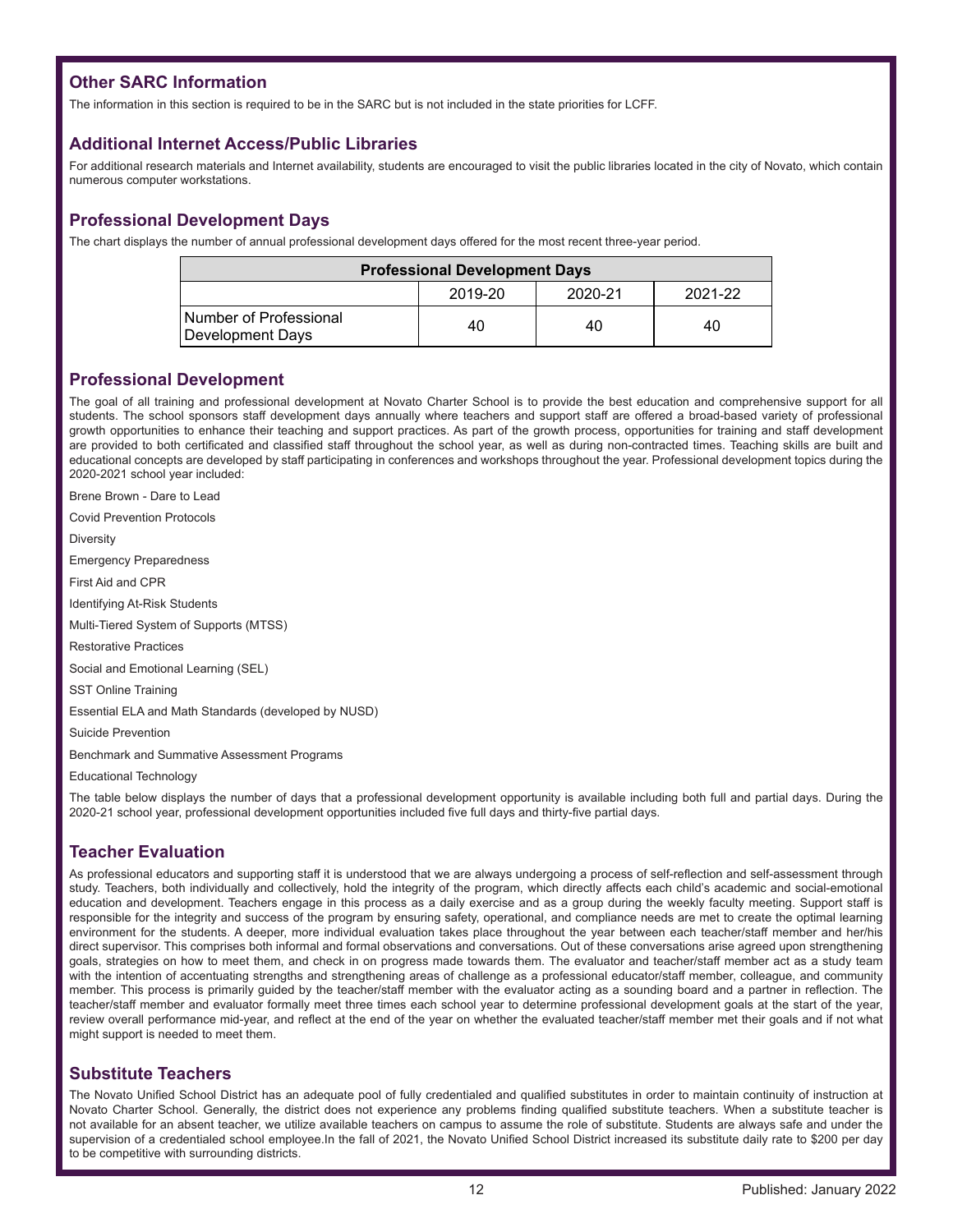# **Counseling & Support Services**

It is the goal of Novato Charter to assist students in their social and personal development as well as academics. The school gives special attention to students who experience achievement problems, difficulty coping with personal and family problems, trouble with decision making, or handling peer pressure. The counselor to pupil ratio is 1: 12.

## **Counseling & Support Staff**

The tables display the Support Service Staff available to students. Note: One Full Time Equivalent (FTE) equals one staff member working full time; one FTE could also represent two staff members who each work 50 percent of full time.

| 2020-21 Ratio of Students per Academic Counselor |  |
|--------------------------------------------------|--|
| Academic Counselor(s)                            |  |

| 2020-21 Counseling Support Services Staff                        |            |  |  |  |
|------------------------------------------------------------------|------------|--|--|--|
| Title                                                            | <b>FTE</b> |  |  |  |
| Counselor (Academic, Social/Behavioral or Career<br>Development) | 0.0        |  |  |  |
| Library Media Teacher (Librarian)                                | 0.0        |  |  |  |
| Library Media Services Staff (Paraprofessional)                  | 0.0        |  |  |  |
| Psychologist                                                     | 0.0        |  |  |  |
| Social Worker                                                    | 0.0        |  |  |  |
| <b>Nurse</b>                                                     | 0.0        |  |  |  |
| Speech/Language/Hearing Specialist                               | 1.0        |  |  |  |
| Resource Specialist (non-teaching)                               | 0.0        |  |  |  |
| Other                                                            | 0.0        |  |  |  |

#### **Class Size**

The table indicates the average class size by grade level or subject area, as well as the number of classrooms that fall into each size category.

| <b>Average Class Size Distribution</b> |    |                    |    |    |                 |    |                |                |            |              |    |    |
|----------------------------------------|----|--------------------|----|----|-----------------|----|----------------|----------------|------------|--------------|----|----|
|                                        |    | Average Class Size |    |    | 1-20 Students   |    | 21-32 Students |                |            | 33+ Students |    |    |
|                                        | 19 | 20                 | 21 | 19 | 20              | 21 | 19             | 20             | 21         | 19           | 20 | 21 |
|                                        |    |                    |    |    | By Grade Level  |    |                |                |            |              |    |    |
| Κ                                      | 25 | 25                 | 25 |    |                 |    | 2              | $\overline{c}$ | $\sqrt{2}$ |              |    |    |
|                                        | 28 | 28                 | 28 |    |                 |    |                | 1              | 4          |              |    |    |
| $\overline{c}$                         | 28 |                    | 28 |    |                 |    |                | 1              |            |              |    |    |
| 3                                      | 28 | 28                 | 28 |    |                 |    | 1              | 1              | 4          |              |    |    |
| 4                                      | 30 | 28                 | 28 |    |                 |    |                | 1              | ٠          |              |    |    |
| 5                                      | 28 | 29                 | 26 |    |                 |    |                | 1              |            |              |    |    |
| 6                                      | 28 | 26                 | 30 |    |                 |    | 1              | 1              | 1          |              |    |    |
| Other                                  |    |                    |    |    |                 |    |                |                |            |              |    |    |
|                                        |    |                    |    |    | By Subject Area |    |                |                |            |              |    |    |
| English                                |    |                    |    |    |                 |    |                |                |            |              |    |    |
| Mathematics                            |    |                    |    |    |                 |    |                |                |            |              |    |    |
| Science                                |    |                    |    |    |                 |    |                |                |            |              |    |    |
| Social Science                         |    |                    |    |    |                 |    |                |                |            |              |    |    |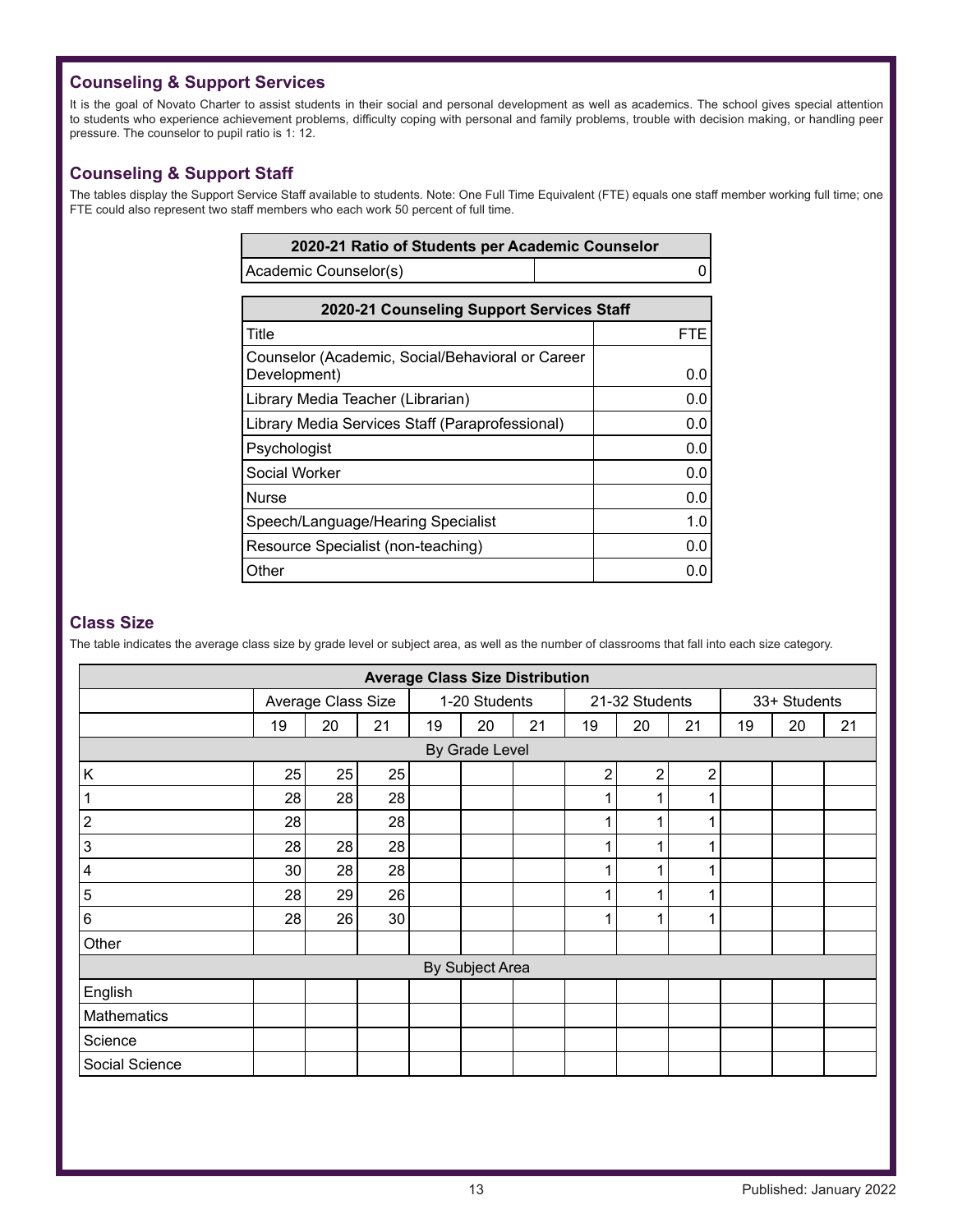## **District Expenditures**

The figures shown in the table reflect the direct cost of educational services, per average daily attendance, excluding food services, facilities acquisition and construction, and certain other expenditures. This calculation is required by law annually and is compared with other districts state-wide.

Supplemental/Restricted expenditures come from money whose use is controlled by law or donor. Money designated for specific purposes by the district or governing board is not considered restricted. Basic/Unrestricted expenditures, except for general guidelines, are not controlled by law or donor. The California Department of Education issued guidance to the district in August 2018 regarding how to calculate school-level per-pupil expenditures.

For detailed information on school expenditures for all districts in California, see the CDE Current Expense of Education & Per-pupil Spending Web page at http://www.cde.ca.gov/ds/fd/ec/. For information on teacher salaries for all districts in California, see the CDE Certificated Salaries & Benefits Web page at http://www.cde.ca.gov/ds/fd/cs/. To look up expenditures and salaries for a specific school district, see the Ed-Data Web site at: http://www. ed-data.org.

| 2019-20 Expenditures per Pupil                    |         |  |  |
|---------------------------------------------------|---------|--|--|
| School: Total Expenditures Per Pupil              | \$9,304 |  |  |
| School: From Supplemental/Restricted Sources      |         |  |  |
| School: From Basic/Unrestricted Sources           |         |  |  |
| District: From Basic/Unrestricted Sources         |         |  |  |
| Percentage of Variation between School & District | $-$ %   |  |  |
| State: From Basic/Unrestricted Sources            |         |  |  |
| Percentage of Variation between School & State    | -%      |  |  |

#### **Teacher & Administrative Salaries**

This table displays district salaries for teachers, principals, and superintendents and compares these figures to the state averages for districts of the same type and size. The table also displays teacher and administrative salaries as a percent of the districts budget, and compares these figures to the state averages for districts of the same type and size. Detailed information regarding salaries may be found at the CDE web site, www.cde.ca.gov.

| 2019-20 Average Salary Information  |                 |           |  |  |  |
|-------------------------------------|-----------------|-----------|--|--|--|
|                                     | <b>District</b> | State     |  |  |  |
| <b>Beginning Teachers</b>           | \$48,488        | \$51,029  |  |  |  |
| Mid-Range Teachers                  | \$76,491        | \$78,583  |  |  |  |
| <b>Highest Teachers</b>             | \$106,268       | \$99,506  |  |  |  |
| <b>Elementary School Principals</b> | \$124,629       | \$124,576 |  |  |  |
| <b>Middle School Principals</b>     | \$136,514       | \$131,395 |  |  |  |
| <b>High School Principals</b>       | \$153,097       | \$144,697 |  |  |  |
| Superintendent                      | \$232,000       | \$240,194 |  |  |  |
| <b>Teacher Salaries</b>             | 36%             | 34%       |  |  |  |
| <b>Administrative Salaries</b>      | 6%              | 6%        |  |  |  |

## **School Site Teacher Salaries**

The chart illustrates the average teacher salary at the school and compares it to the average teacher salary at the district and state.

| 2019-20 Average Teacher Salary                    |           |  |  |  |
|---------------------------------------------------|-----------|--|--|--|
| School                                            | \$71,900  |  |  |  |
| <b>District</b>                                   | \$79,522  |  |  |  |
| Percentage of Variation between School & District | $-9.58%$  |  |  |  |
| All Similar School Districts                      | \$81,044  |  |  |  |
| Percentage of Variation between School & State    | $-11.28%$ |  |  |  |

## **District Revenue Sources (Fiscal Year 2020-21)**

Novato Charter does not receive state or federal categorical funding.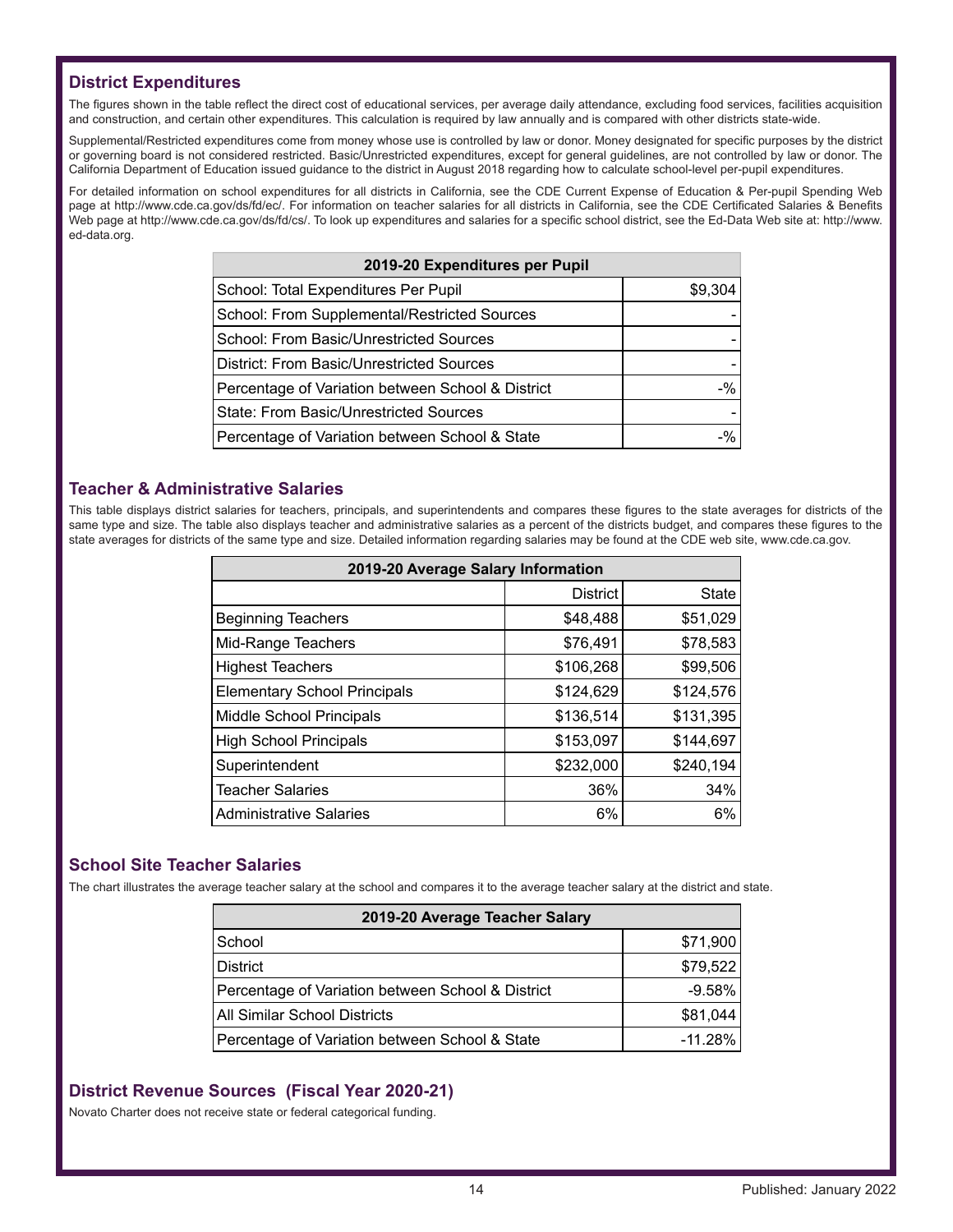## **Bond Measures**

#### *Bond Projects*

Now beginning the fifth year of work, Measure G has several projects currently under construction, in the planning phases and completed. Below is their status:

#### *DISTRICT-WIDE PROJECTS*

Information Technology Infrastructure Update– This project upgrades the IT infrastructure at all school sites across the District, including new switching hardware, new copper/fiber cabling, and new site distribution systems. Phase 1 (Novato HS and San Marin HS) was completed in the summer of 2020, and Phase 2 (Lynwood ES, Olive ES, San Ramon ES, Lu Sutton ES and Sinaloa MS) was completed summer of 2021. Phase 3 will upgrade the IT Infrastructure at San Jose MS, Loma Verde ES, Rancho ES, Pleasant Valley ES, Hamilton K-8 and Hill Education Center over the summer of 2022.

Information Technology Classroom Toolkit- This project updates NUSD classrooms with a standard IT Technology package (display monitor, wireless controllers, IPad with stylus and mirroring software). Classrooms that received the Information Technology Infrastructure Upgrades in 2020 and 2021 have received their technology toolkit. This project will install the IT Technology package to all classrooms undergoing the IT Infrastructure Upgrade this summer.

Information Technology "One to World" Chromebooks – This project purchases a Chromebook for every 3rd through 12th grade student within NUSD. The project was set-up on a 3-year phased purchase schedule; the first purchase was completed in summer 2017 for 5th, 6th and 9th grade students. The second purchase was completed in summer 2018 for 4th, 6th, 9th and 11th grade students, and the final purchase was completed in spring 2019. The next phase of this project is the Chromebook replacement process, to ensure all Chromebooks remain up to date.

Classroom Furniture Outfitting – This project replaces old, worn classroom furniture with new flexible classroom furniture to support 21st century collaborative learning. Lynwood ES and Olive ES was outfitted in the summer of 2021; the remainder of Elementary school grade classrooms will receive furniture in the summer of 2022. The high school and middle school deployment is scheduled for summer of 2023. SITE-SPECIFIC PROJECTS

Classroom Modernization at Lynwood ES – This project includes a campus wide modernization of all permanent classrooms, administration building and multipurpose building, reconfiguring drop off traffic flow and a new drop-off plaza with landscape design, constructs a new kitchen, Information technology infrastructure upgrades and fire alarm system upgrades. Modernization completed August 2021, and the new Kitchen construction will be completed in February 2022.

Classroom Modernization and new Administration Building at Olive ES – This project includes a campus wide modernization of all permanent classrooms, constructs a new administration building and kindergarten classroom space, modernizes the multipurpose room, creates a new drop-off plaza with landscape design, Information technology infrastructure upgrades, new roofing and fire alarm system upgrades. Primary classroom modernization was complete August 2021 and construction of the new administration building and kindergarten classroom will be complete by June 2022. Modernization project completion projected for August 2022.

Sports Fields Project at San Marin HS – This project converts the existing 31,000 ft2 softball field to synthetic turf, update the home bullpen, construct a new visitor bullpen and a refresh of the existing batting cage. Project also replaces the grass baseball field with 102,000 ft2 of new synthetic turf and builds a new backstop, dugouts and bullpens. Construction began June 2021, and projected completion is February 2022.

Kitchen Modernization at Pleasant Valley ES – This project constructs a new right-sized elementary school kitchen space in the existing Multi-Purpose Room and converts the old small kitchen space into a conference/resource room. Construction to begin June of 2022.

Kitchen, Gymnasium and Exterior Finish Modernization at Sinaloa MS – This project will construct a new right-sized middle school kitchen space in the existing gym, renovate the existing gym space, upgrade the existing campus fire alarm/clock bell system, and repair existing wood siding and add a stucco coating to every building on site. Construction to begin June of 2022.

Kitchen Modernization at San Jose MS – This project modernizes san Jose MS's kitchen area and snack bar, and upgrades the existing campus fire alarm and clock bell system.

Air Conditioning Installation at Novato HS, Lu Sutton ES and Rancho ES – This project removes the existing gas heating unit/furnace from each classroom and replaces them with a new energy-efficient heat pump and exterior condensing unit that provides both heating and cooling capacity in each classroom. Construction begins June 2022.

Roof Replacement at Hamilton K-8 and San Jose MS – This project includes removal of the existing built-up roof, repair of any damaged roof sheathing, and installation of a new "cool" roof system. Project to begin June 2022 and be completed by August 2022.

Deferred Maintenance Projects - Sewer Repair at Loma Verde ES, San Jose MS and Hamilton K-8 and

Paint and Wall Repair Projects at Loma Verde ES and Lu Sutton ES begin June 2022 and will be completed August 2022. Novato Charter School was included in the Master Facility Plan and may anticipate funding in a future phase.

#### *COMPLETED PROJECTS*

San Ramon ES Roof Replacement Novato HS, Olive ES and San Ramon ES Sewer Repairs Loma Verde ES, Lynwood ES and Olive ES Air Conditioning Installation Novato HS Gordon Gym Roof, San Jose MS Gazebo and Lynwood ES Skylight Replacement San Marin HS Stadium Field Renovation San Marin HS Stadium Sound System San Jose MS Air Conditioning Installation Novato HS Stadium Field Renovation Food and Nutritional Services (FANS) Distribution Center Novato HS Old Gym and 819 Olive Avenue Roof Replacement Athletic Field Complex at Novato HS Information Technology Infrastructure Update – Phase 1 and Phase 2 Information Technology Classroom Toolkit – Phase 1 and Phase 2 Novato HS Center for the Arts Novato HS Center for the Sciences Novato HS Athletic Field Complex